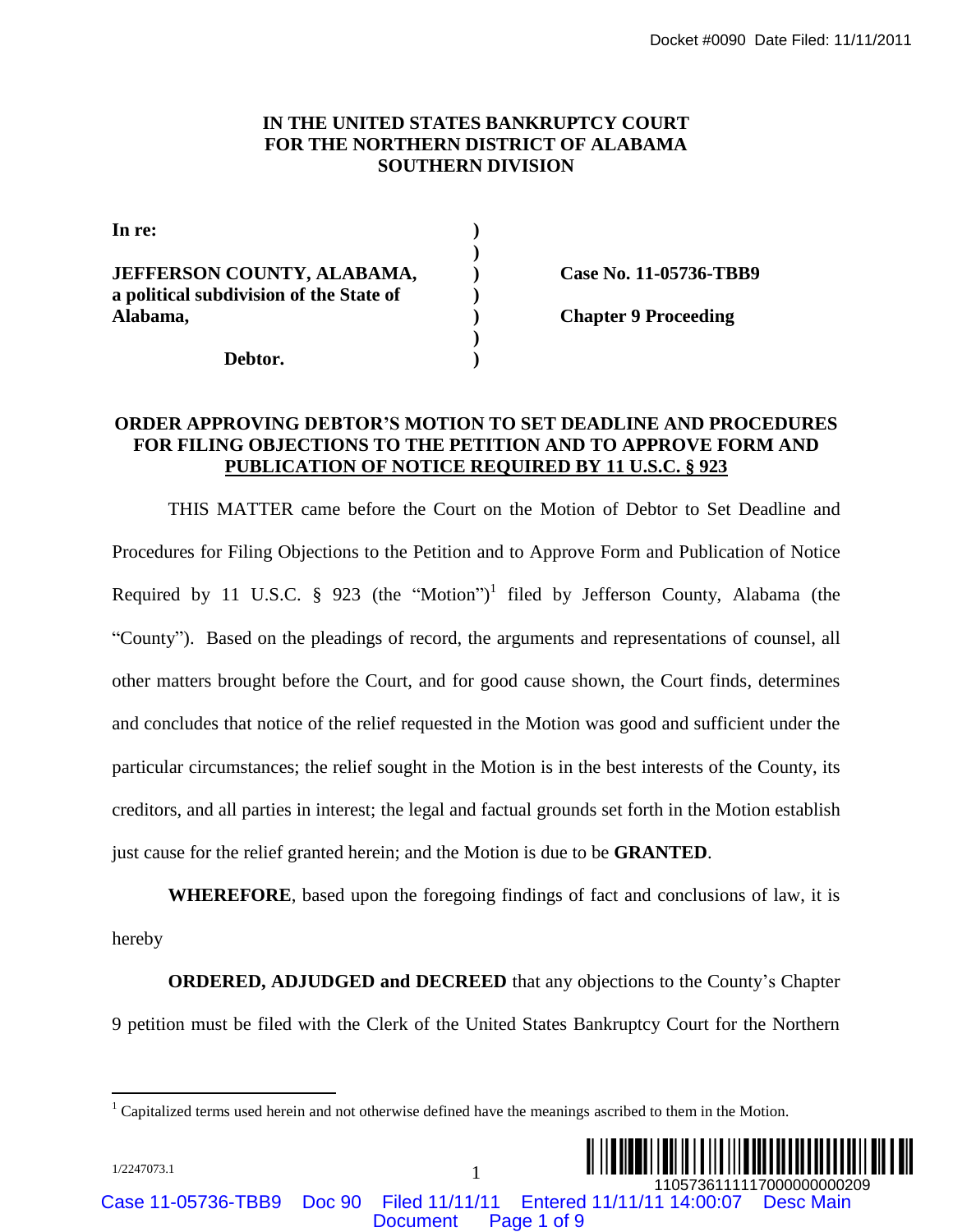District of Alabama, Southern Division, by no later than December 9, 2011 at 5:00 p.m. Central time (the "Objection Deadline"); and it is further

**ORDERED, ADJUDGED and DECREED** that any objections to the County's petition (i) shall state the basis of the objection and, with respect to any objection asserted under 11 U.S.C. § 109 $(c)(5)$ , 11 U.S.C. § 921 $(c)$ , or any other statutory provision relied upon by an objecting party, shall state with specificity the facts and legal authorities in support of the objection; (ii) shall comply with the Federal Rules of Bankruptcy Procedure and the Local Rules of this Court, and (iii) shall be served on the attorneys for the County by mailing a copy of the same to: (a) Bradley Arant Boult Cummings LLP, Attention: Patrick Darby, 1819 Fifth Avenue North, Birmingham, Alabama 35203, and (b) Klee, Tuchin, Bogdanoff & Stern LLP, Attention: Kenneth Klee, 1999 Avenue of the Stars, Thirty-Ninth Floor, Los Angeles, CA 90067-5061; and it is further

**ORDERED, ADJUDGED and DECREED** that failure to comply with the requirements of the immediately preceding portion of this Order without justifiable and good cause may be deemed a waiver of an objection and result in exclusion of evidence related thereto; and it is further

**ORDERED, ADJUDGED and DECREED** that, if any objections to the County's petition are filed with the Clerk of Court on or before the Objection Deadline in accordance with this Order, the Court shall hold a final, evidentiary hearing on such objections on December 15- 16, 2011, beginning at 8:00 a.m. Central time each day, in Courtroom number 1, located at 505 20th Street North, 4th Floor, Birmingham, Alabama 35203 (the "Final Hearing"); and it is further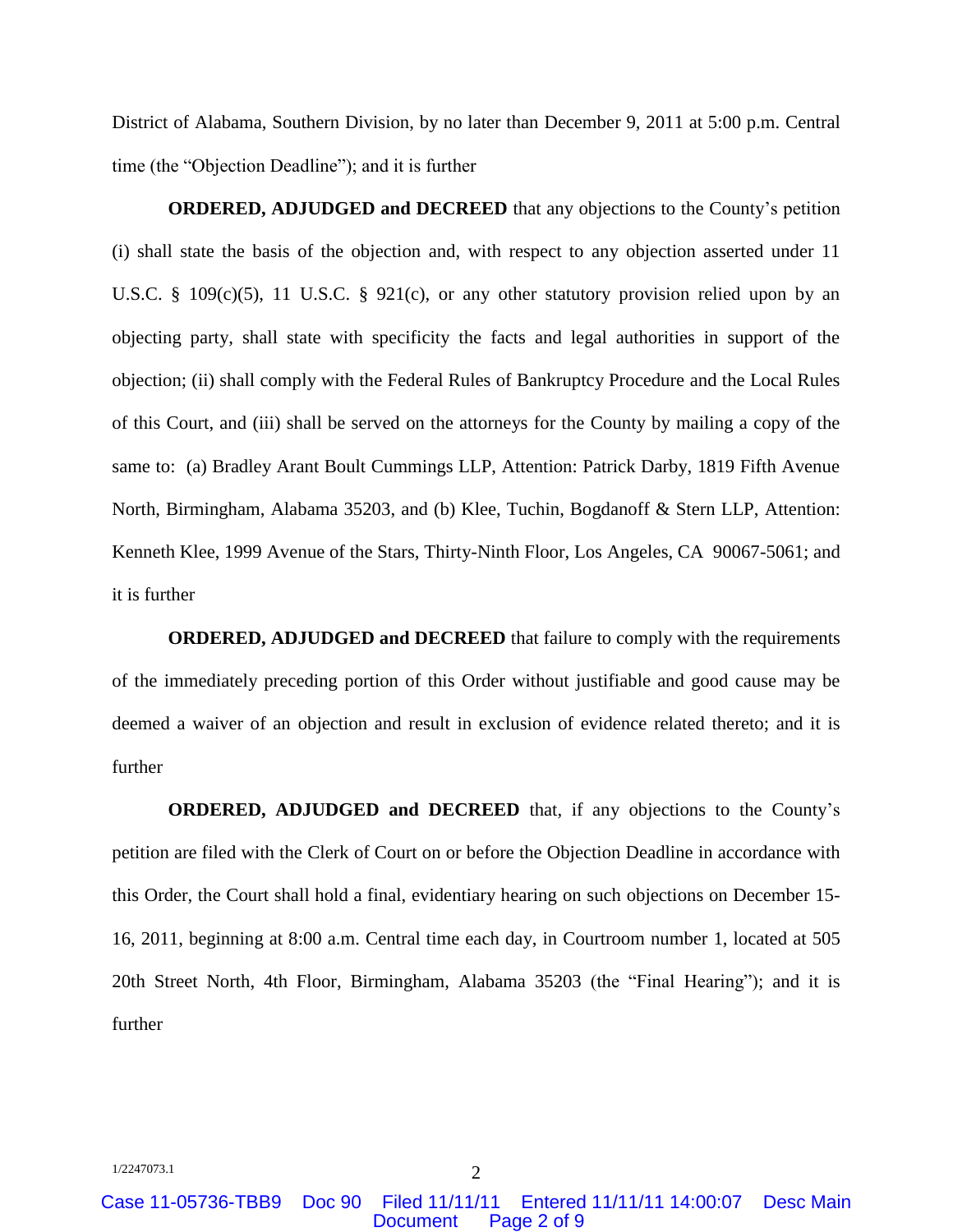**ORDERED, ADJUDGED and DECREED** that any objections to the petition must be advocated in person at all hearings on such objections, including without limitation the Final Hearing, or they automatically shall be deemed overruled; and it is further

**ORDERED, ADJUDGED and DECREED** that the form of the Notice attached hereto as  $Exhibit A$  is hereby APPROVED pursuant to Section 923 of the Bankruptcy Code; and it is further

**ORDERED, ADJUDGED and DECREED** that the County shall cause the Notice to be published for three consecutive weeks, with the first publication to occur as soon as practicable, in both *The Bond Buyer* and *The Birmingham News* and shall file with the Court proof of publication not later than fourteen (14) calendar days after the last publication; and it is further

**ORDERED, ADJUDGED and DECREED** that the County shall also cause the Notice to be mailed to the parties listed on the County's creditor matrix in this case as soon as practicable and shall file with the Court proof of publication not later than fourteen (14) calendar days after the mailing; and it is further

**ORDERED, ADJUDGED and DECREED** that the service and publication of the Notice in accordance herewith provides sufficient notice of the County's case and satisfies the requirements of Section 923 of the Bankruptcy Code; and it is further

**ORDERED, ADJUDGED and DECREED** that, in the absence of any timely and proper objection to the County's Chapter 9 petition by the Objection Deadline or should the Court overrule any and all timely and proper objections to the petition, the Notice shall serve as notice of the entry of an order for relief in the County's case; and it is further

**ORDERED, ADJUDGED and DECREED** that this Order is without prejudice to the rights of the County pursuant to Section 904 of the Bankruptcy Code, and nothing herein is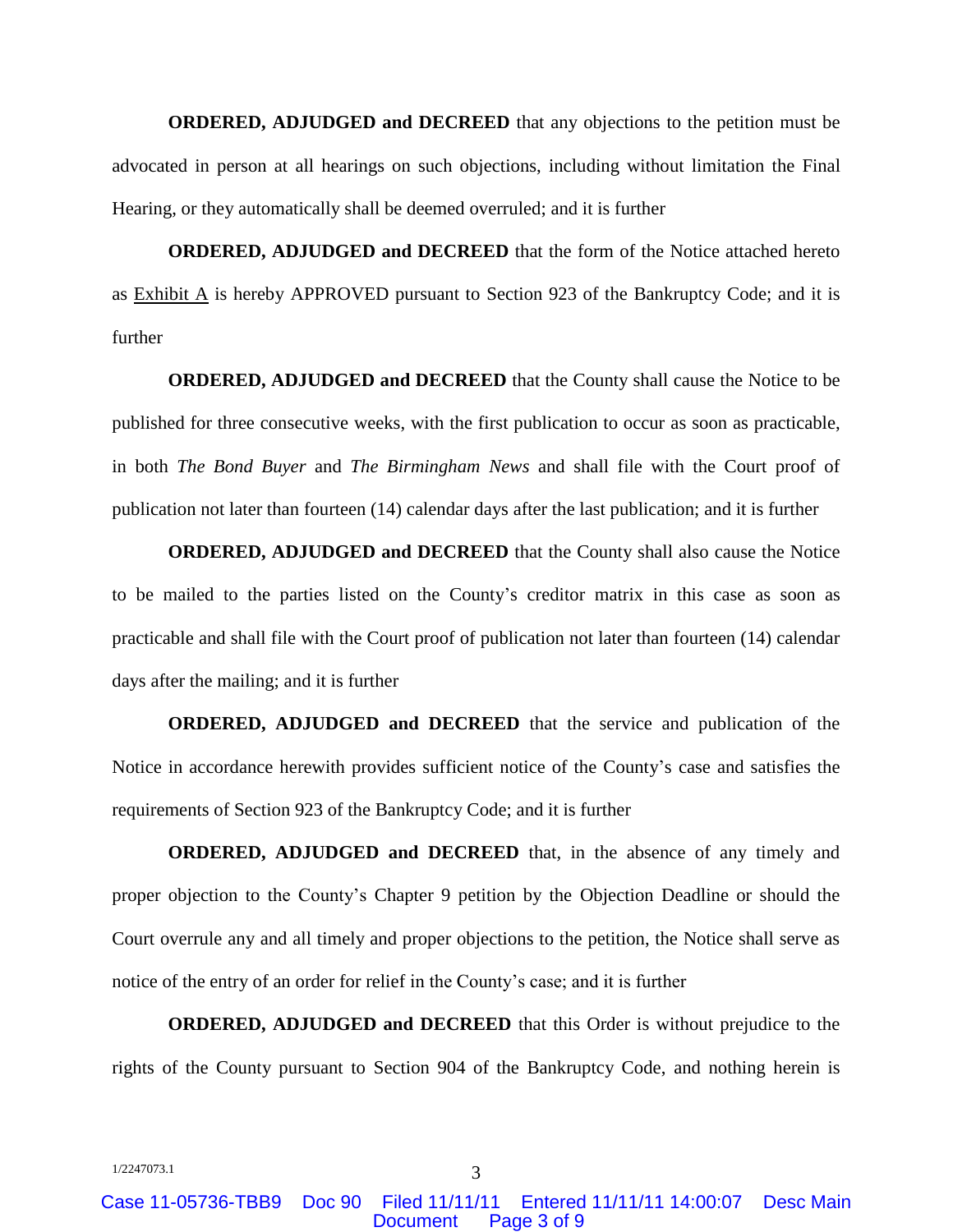intended as or shall be deemed to constitute the County's consent pursuant to Section 904 of the Bankruptcy Code to this Court's interference with (1) any of the political or governmental powers of the County, (2) any of the property or revenues of the County, or (3) the county's use or enjoyment of any income-producing property.

**Dated: November 11, 2011**

**/s/ Thomas B. Bennett Thomas B. Bennett U.S. Bankruptcy Judge**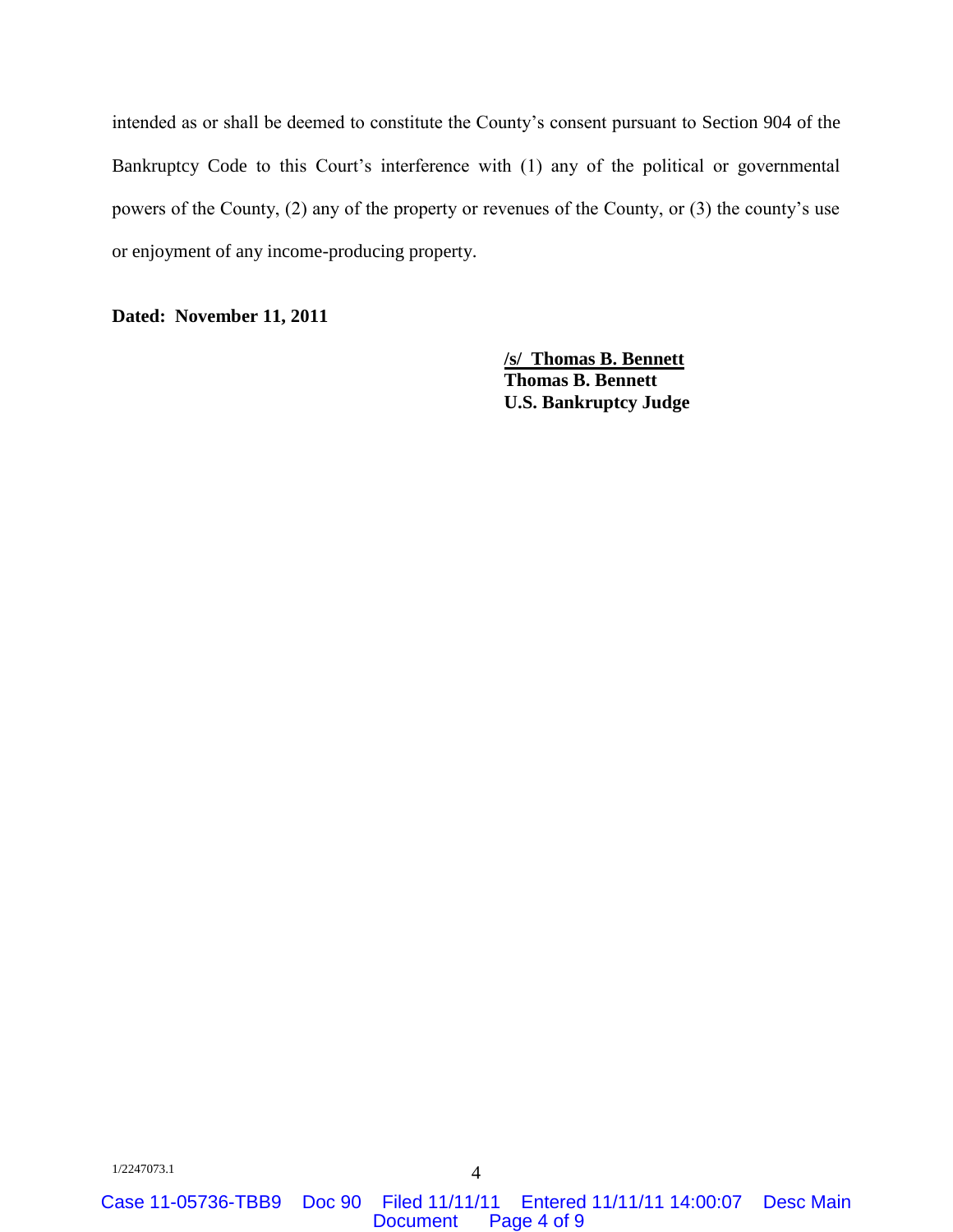# **EXHIBIT A [Form of Notice]**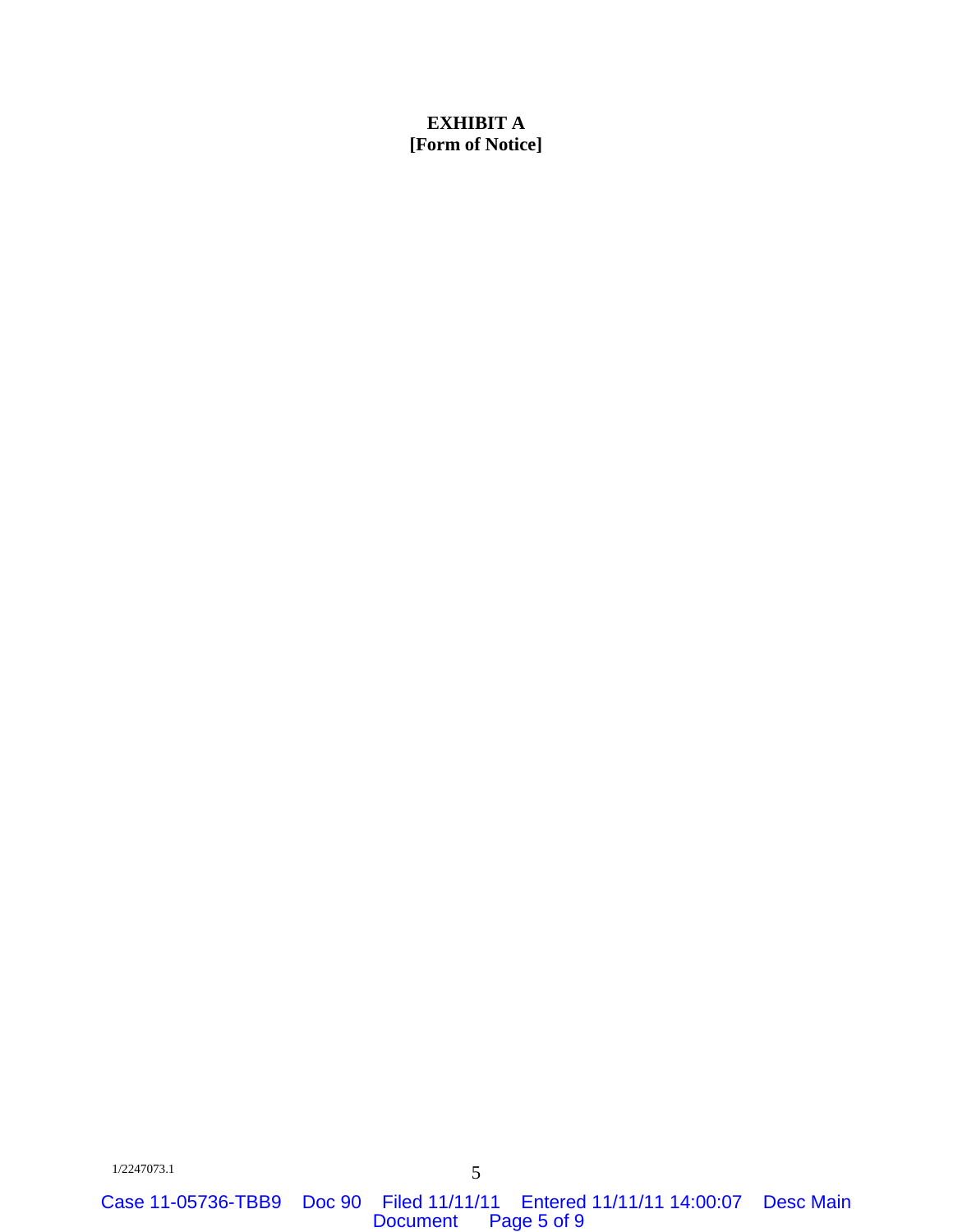#### **IN THE UNITED STATES BANKRUPTCY COURT FOR THE NORTHERN DISTRICT OF ALABAMA SOUTHERN DIVISION**

| In re:                                  |  |
|-----------------------------------------|--|
|                                         |  |
| JEFFERSON COUNTY, ALABAMA,              |  |
| a political subdivision of the State of |  |
| Alabama,                                |  |
|                                         |  |
| Debtor.                                 |  |

**JEFFERSON COUNTY, ALABAMA, ) Case No. 11-05736-TBB9**

**Alabama, ) Chapter 9 Proceeding**

# **NOTICE OF COMMENCEMENT OF CASE UNDER CHAPTER 9, NOTICE OF AUTOMATIC STAY, NOTICE OF DEADLINE AND PROCEDURES FOR FILING OBJECTIONS TO THE PETITION, AND NOTICE OF DEBTOR'S MOTION TO LIMIT NOTICE**

### **TO ALL CREDITORS OF JEFFERSON COUNTY, ALABAMA, AND TO PARTIES IN INTEREST, PLEASE TAKE NOTICE THAT:**

**COMMENCEMENT OF CHAPTER 9 CASE.** On November 9, 2011, Jefferson County, Alabama (the "County") commenced a case under Chapter 9 of Title 11 of the United States Code (the "Bankruptcy Code") in the United States Bankruptcy Court for the Northern District of Alabama, Southern Division (the "Bankruptcy Court"). The Chapter 9 case is pending before the Honorable Thomas B. Bennett, United States Bankruptcy Judge. All documents filed with the Court are available for inspection via the PACER system, which may be accessed on a subscription basis at the following internet address: [www.alnb.uscourts.gov.](http://www.alnb.uscourts.gov/) The County is in the process of adding a link to its website [www.jeffcoonline.jccal.com](http://www.jeffcoonline.jccal.com/) through which key pleadings, orders, notices, lists, and other documents regarding the County's Chapter 9 case and related proceedings before the Bankruptcy Court in this case will be made available.

**AUTOMATIC STAY.** Pursuant to Sections 362 and 922 of the Bankruptcy Code, 11 U.S.C. §§ 101-1532, the filing of the County's Chapter 9 petition operates as an automatic stay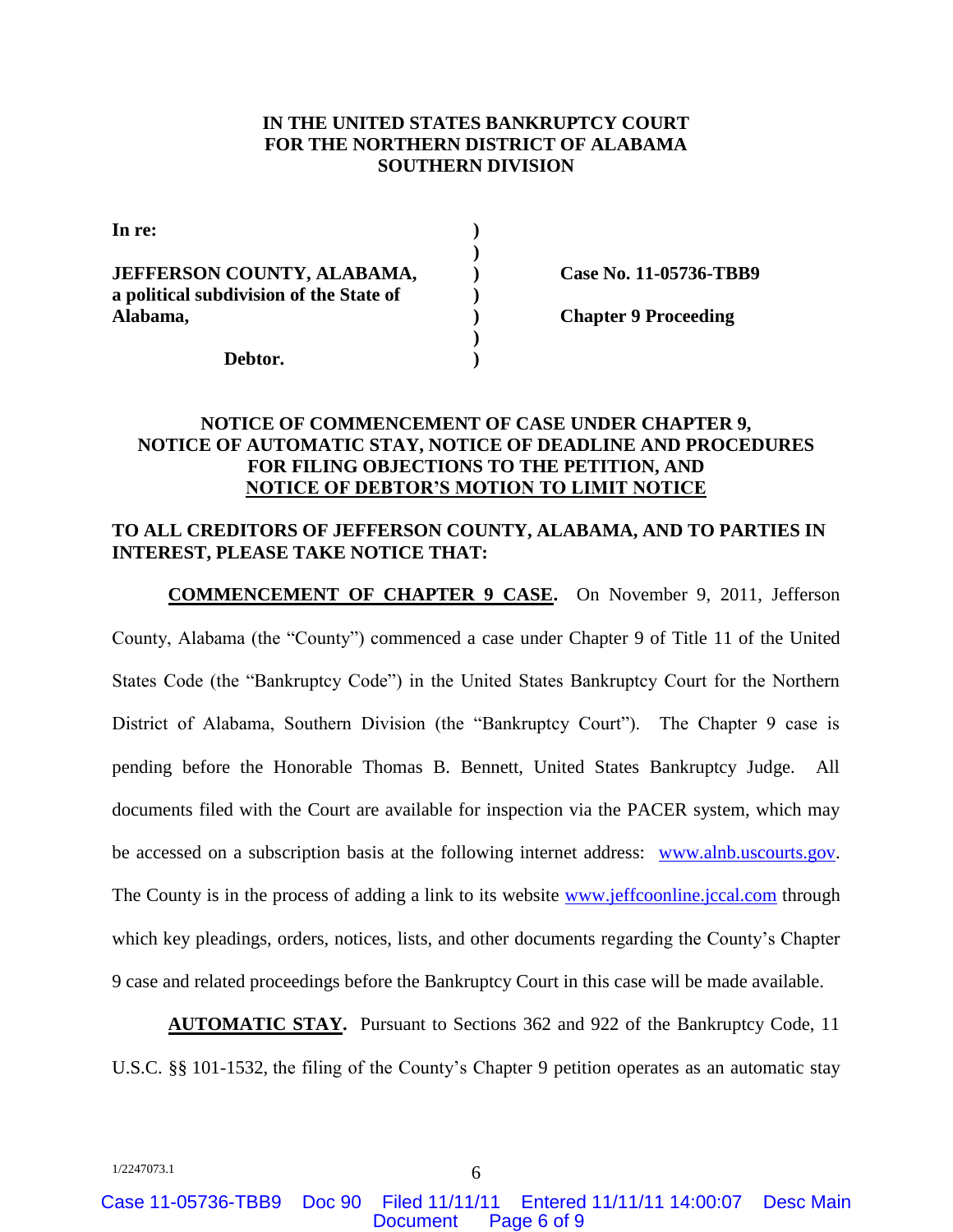of actions against the County, including, among other things, the commencement or continuation of any judicial, administrative, or other action against the County or against an officer or inhabitant of the County that seeks to enforce a claim against the County, any act to obtain property of or from the County, any act to create, perfect, or enforce any lien against property of the County, and any act to collect, assess, or recover a claim against the County that arose before the commencement of the County's bankruptcy case.

**PURPOSE OF THE CHAPTER 9 FILING.** Chapter 9 of the Bankruptcy Code provides a means for a municipality, such as the County, that has encountered financial difficulty to work with its creditors to adjust its debts. The primary purpose of Chapter 9 is to allow the municipality to continue its operations and its provision of services while it adjusts or restructures creditor obligations. In a Chapter 9 case, the jurisdiction and powers of the bankruptcy court are limited such that the court may not interfere with any of the political or governmental powers of the County, or the County's use or enjoyment of any income-producing property. The County intends to propose a plan for the adjustment of its debts. Future notice concerning any such plan will be provided to all known creditors. During the bankruptcy case, the County will remain in possession and control of its property, and will maintain its operations for the benefit of the public.

#### **DEADLINES FOR OBJECTIONS TO PETITION AND NOTICE OF ORDER**

**FOR RELIEF.** Any objections to the County's Chapter 9 petition must be filed with the Clerk of the United States Bankruptcy Court for the Northern District of Alabama, Southern Division, by no later than December 9, 2011 at 5:00 p.m., Central time (the "Objection Deadline"). Any such objection (i) shall state the basis of the objection and, with respect to any objection asserted under 11 U.S.C. § 109 $(c)(5)$  or 11 U.S.C. § 921 $(c)$ , shall state with specificity the facts and legal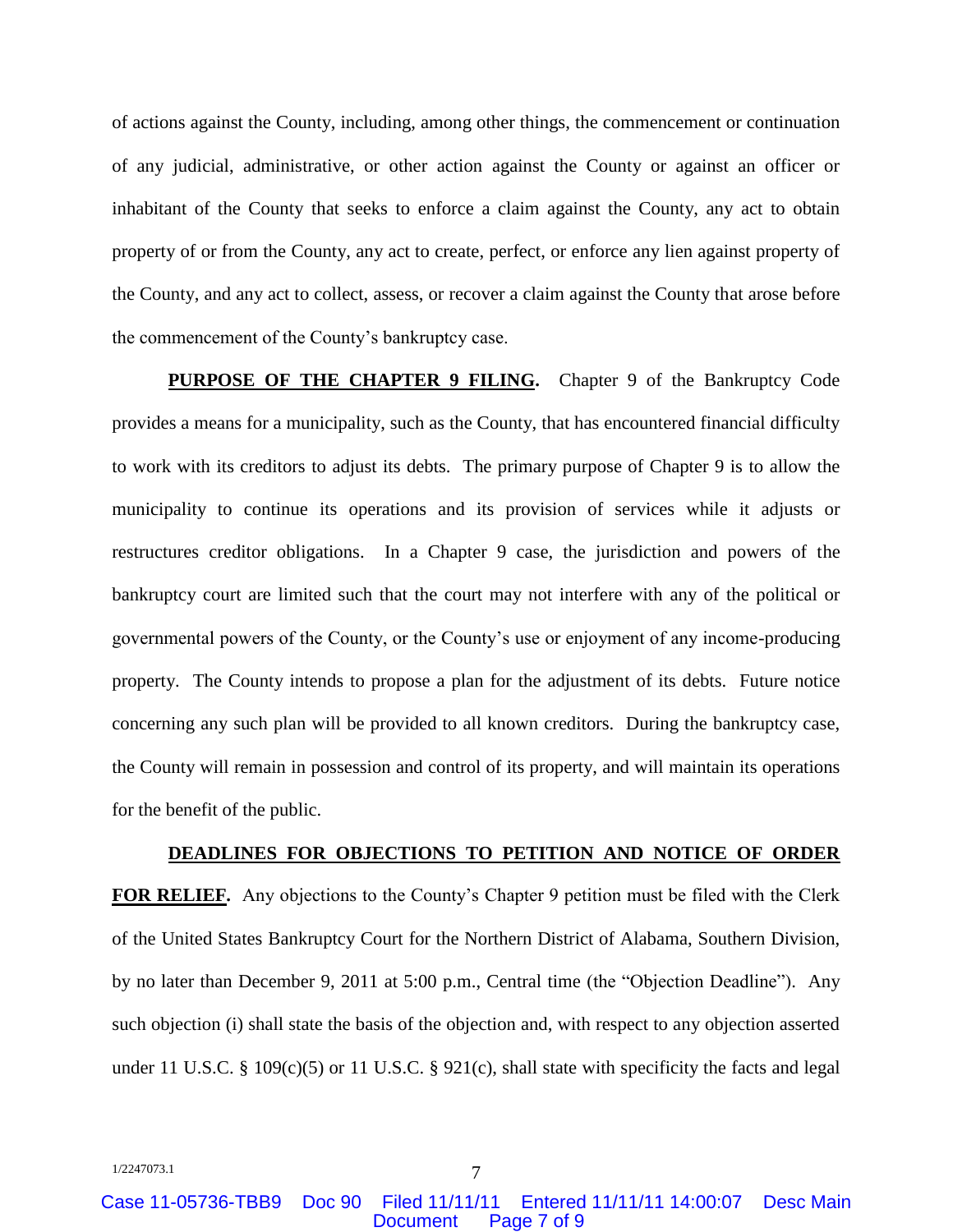authorities in support of the objection; (ii) shall comply with the Federal Rules of Bankruptcy Procedure and the Local Rules of this Court, and (iii) shall be served on the attorneys for the County by mailing a copy of the same to: (a) Bradley Arant Boult Cummings LLP, Attention: Patrick Darby, 1819 Fifth Avenue North, Birmingham, Alabama 35203, and (b) Klee, Tuchin, Bogdanoff & Stern LLP, Attention: Kenneth Klee, 1999 Avenue of the Stars, Thirty-Ninth Floor, Los Angeles, California 90067-5061. If any objections to the County's petition are filed with the Clerk of Court on or before the Objection Deadline in accordance with this Order, the Court shall hold a final, evidentiary hearing on such objections on December 15-16, 2011, beginning at 8:00 a.m. Central time each day, in Courtroom number 1, located at 505 20th Street North, 4th Floor, Birmingham, Alabama 35203. Objections must be advocated in person at all hearings on the objections, or they automatically shall be deemed overruled. If no objection is timely and properly filed, or if the Court overrules any and all objections that are timely and properly filed, then the filing of the petition shall be deemed an order for relief under Chapter 9 of the Bankruptcy Code, and this notice shall be deemed notice of such order for relief. Failure to file a timely and proper objection will result in the order for relief being entered.

**MOTION TO LIMIT NOTICE.** By separate motion, the County has requested the Bankruptcy Court to enter an order limiting notice of filings in the County's bankruptcy case to certain creditors and interested parties. Any other creditor or party in interest that wishes to receive notice in this Chapter 9 case should file with the Clerk of Court a notice of appearance and request for service of papers in accordance with Bankruptcy Rules 2002 and 9010(b). The request shall include the following: (a) the party's name and address; (b) the name of the client, if applicable; (c) an e-mail address at which the requesting party may be served; (d) an address by which the requesting party may be served by U.S. mail, hand delivery and overnight delivery;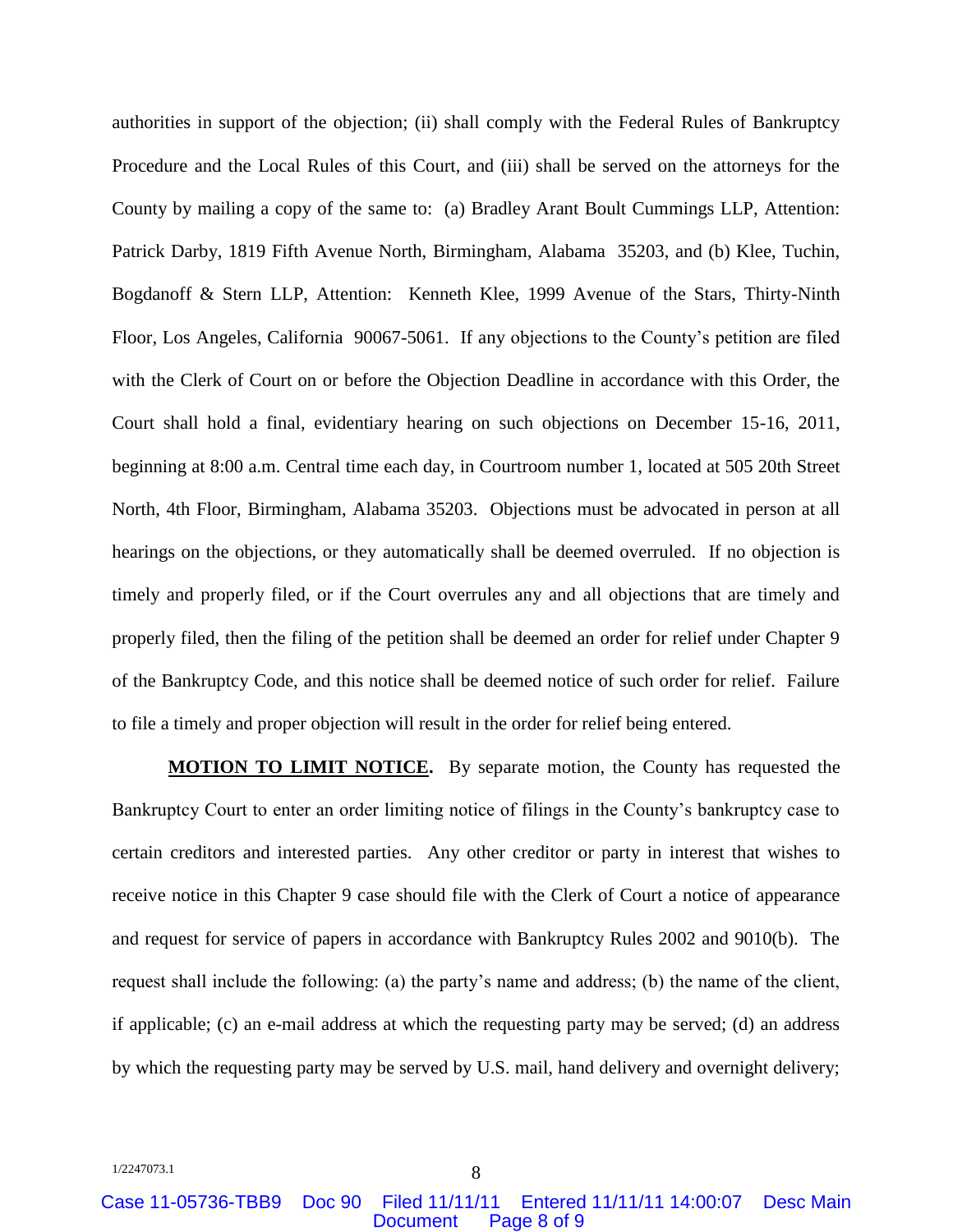(e) the party's relationship to the County's case, i.e., trade creditor, warrant holder, interested party; and (f) a facsimile number for the requesting party, if available. Notwithstanding Bankruptcy Rules 2002 and 9019(b), no request for service filed in this Chapter 9 case shall have any effect unless the foregoing requirements are satisfied. Any individual or entity filing a notice of appearance pursuant to Bankruptcy Rule 2002 that does not maintain and cannot practicably obtain an e-mail address must include in its notice of appearance a certification stating the same. Notice will be provided to that individual or entity by U.S. mail, overnight delivery, hand delivery or facsimile, with the choice of the mode of service to be made by the County in the County's sole discretion.

Inquiries about the matters described herein may be directed to the County's bankruptcy co-counsel: Patrick Darby, Bradley Arant Boult Cummings LLP, 1819 Fifth Avenue North, Birmingham, Alabama 35203, pdarby@babc.com, and Kenneth Klee, Klee, Tuchin, Bogdanoff & Stern LLP, 1999 Avenue of the Stars, Thirty-Ninth Floor, Los Angeles, California 90067- 5061, kklee@ktbslaw.com.

**Dated: November 11, 2011**

**/s/ Thomas B. Bennett Thomas B. Bennett U.S. Bankruptcy Judge**